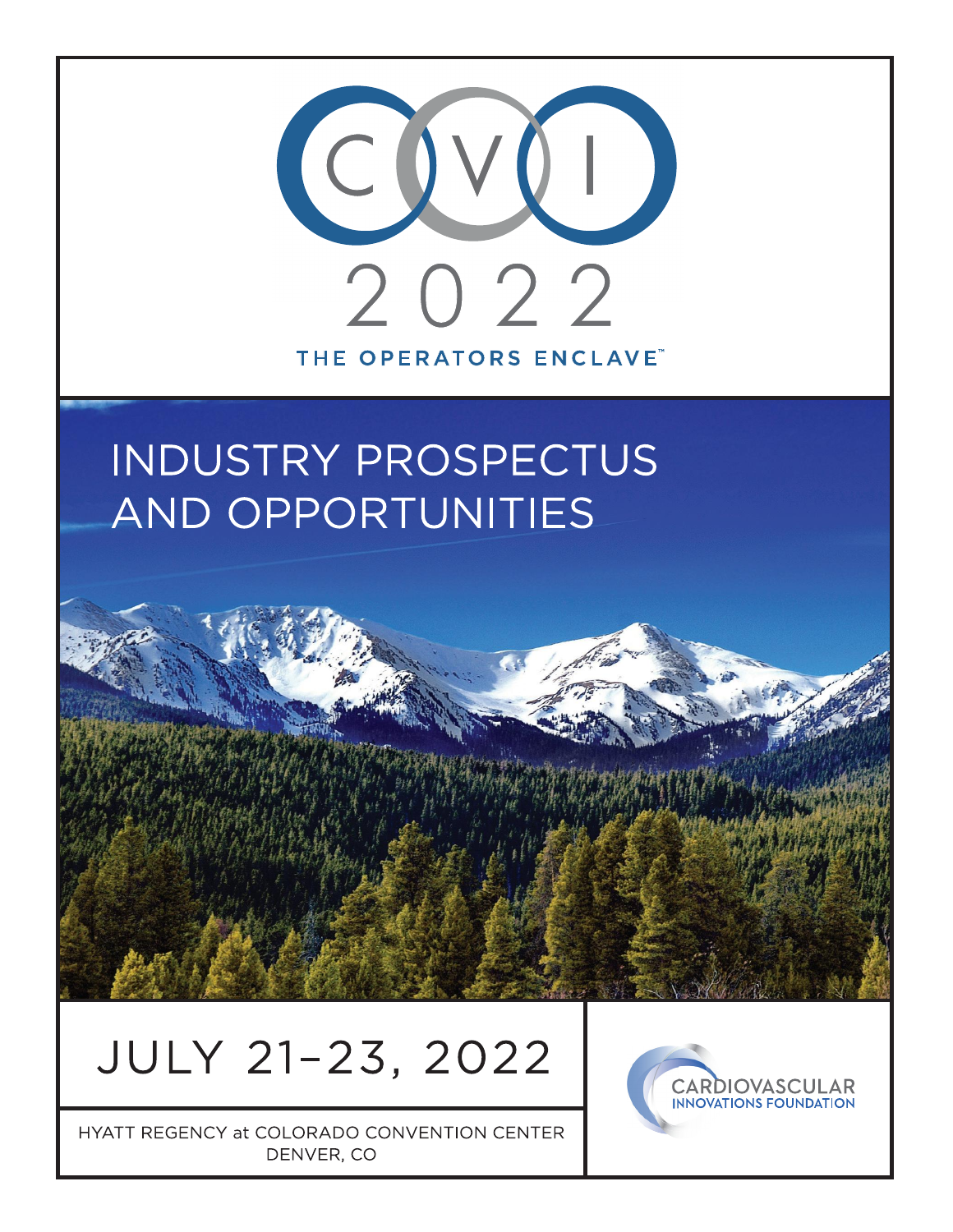Cardiovascular Innovations (CVI) 2022 is a world-class meeting focused on stateof-the-art therapy for peripheral, coronary, and structural heart disease. More than 180 faculty are confirmed and will present during the 3-day meeting. The conference is designed to meet the needs of cardiologists, surgeons, physicians, trainees, investigators, and allied health care staff, who participate in the care of these patients. The focus of the conference is on innovative health care solutions to optimize the delivery of care for these patients.

THE MEETING WILL BE HELD: JULY 21-23, 2022 THE HYATT REGENCY DENVER, CO

#### **CVI DIRECTORS**

**Subhash Baneriee** MD, FACC, FSCAI

**Emmanouil S. Brilakis** MD, PhD, FACC, FAHA, FSCAI, FESC

Mehdi H. Shishehbor DO, MPH, PhD, FACC, FAHA, FSCAI

Paul Sorajja MD, FACC, FAHA, FSCAI All industry partners are welcome to participate and support the activities in this prospectus. Due to the small number of these available opportunities, the program committee will evaluate and determine the schedule of events with consideration given to the timing and level of support. Final decisions on partnerships for these opportunities will be determined in early 2022.

Booths must comply with IAEE guidelines and exclusively promote education and therapies of interest to health care professionals. Support for exhibitors, beginning in June and continuing onsite during the meeting, will be provided. Cancellations must be received by June 1, 2022, in accordance with the cancellation policy (see application form).

> **Exhibit Hours:** July 21: 8:00 AM - 5:00 PM July 22: 8:00 AM - 5:00 PM July 23: 8:00 AM - 2:00 PM

**APPLICATION AND PAYMENT DEADLINE FOR INDUSTRY SUPPORT: JUNE 1, 2022**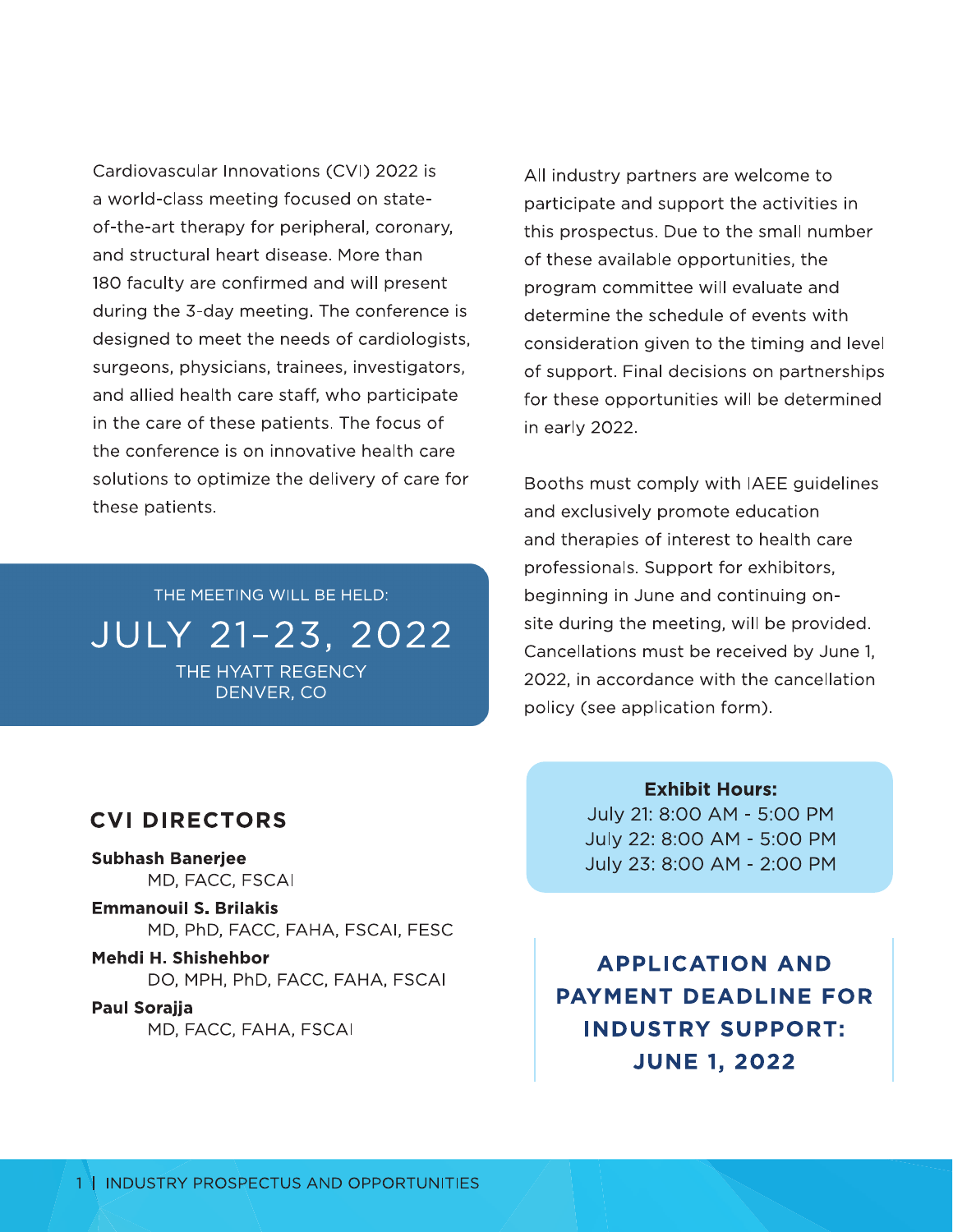Please indicate choice and preferred booth number (pg. 7).

- $\mu$  ,  $\mu$  ,  $\mu$  ,  $\mu$  ,  $\mu$  ,  $\mu$  ,  $\mu$  ,  $\mu$  ,  $\mu$  ,  $\mu$  ,  $\mu$  ,  $\mu$  ,  $\mu$  ,  $\mu$  ,  $\mu$  ,  $\mu$  ,  $\mu$  ,  $\mu$  ,  $\mu$  ,  $\mu$  ,  $\mu$  ,  $\mu$  ,  $\mu$  ,  $\mu$  ,  $\mu$  ,  $\mu$  ,  $\mu$  ,  $\mu$  ,  $\mu$  ,  $\mu$  ,  $\mu$  ,  $\mu$  $\bullet$  - Recognition as Diamond-level exhibitor on sildes/signage and mobile app  $\bullet$
- 3 days of exhibit booth space (20 feet x 20 feet)
- **EXHIBIT BOOTH OPPORTUNITIES**<br>
Please indicate choice and preferred booth number (pg. 7).<br>
□ **Diamond**<br>
 Recognition as Diamond-level exhibitor on slides/signage and mobile app<br>
 3 days of exhibit booth space (20 feet x • Complimentary hospitality/technology suite for 3 days (Food and Beverage not included)
	- $\bullet$  T M Sign (38" x 87") for display in the exhibit hall/registration area.
	- 10 full-access attendee registrations

- $P$ iatinum \$50,000  $\sim$  $\bullet$  - Recognition as Platinum-level exhibitor on sildes/signage and mobile app  $\bullet$
- 3 days of exhibit booth space (20 feet x 20 feet)
- $\bullet$  T M Sign (38" x 87") for display in the exhibit hall/registration area.
- 7 full-access attendee registrations

#### Q,M. /R12333 • Recognition as Gold-level exhibitor on slides/signage and mobile app

- One 6-foot tabletop display in a 10 feet x 10 feet space (includes linen, skirting, and 2 chairs) \$35,000<br>
• Recognition as Gold-level exhibitor on slides/signage and mobile app<br>
• One 6-foot tabletop display in a 10 feet x 10 feet space<br>
(includes linen, skirting, and 2 chairs)<br>
• IM Sign (38" x 87") for display in th
	- 5 full-access attendee registration
	- $\bullet$  T M Sign (38" x 87") for display in the exhibit hall/registration area.

- Recognition as Silver-level exhibitor on slides and signage and mobile app
- One 6-foot tabletop display in a 10 feet x 10 feet space  $\overline{ }$ (includes linen, skirting, and 2 chairs)
- 3 full-access attendee registrations

- $\frac{1}{2}$   $\frac{1}{2}$   $\frac{1}{2}$   $\frac{1}{2}$   $\frac{1}{2}$   $\frac{1}{2}$   $\frac{1}{2}$   $\frac{1}{2}$   $\frac{1}{2}$   $\frac{1}{2}$   $\frac{1}{2}$   $\frac{1}{2}$   $\frac{1}{2}$   $\frac{1}{2}$   $\frac{1}{2}$   $\frac{1}{2}$   $\frac{1}{2}$   $\frac{1}{2}$   $\frac{1}{2}$   $\frac{1}{2}$   $\frac{1}{2}$   $\frac{1}{2}$   $\bullet$  - Recognition as Enterprise-level exhibitor on sildes/signage and mobile app  $\bullet$
- $\bullet$  . One 6-foot tabletop display in a designated location (includes linen, skirting, and 2 chairs)
- \* 2 full-access attendee registrations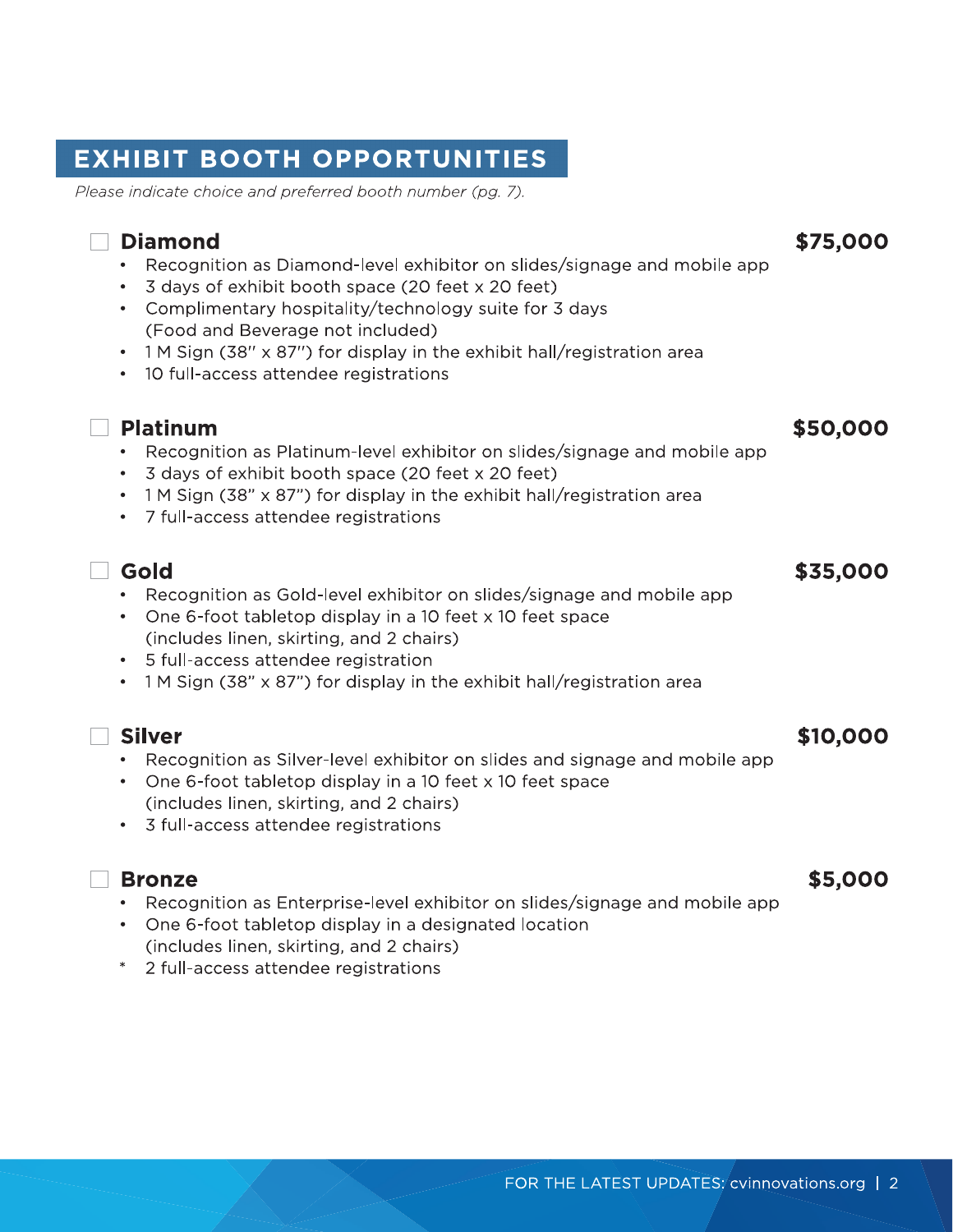

# **CVI 2022 SATELLITE SYMPOSIA**

CVI 2022 Satellite Symposia may only be sponsored separately and not as part of an exhibit package. All requests for CVI 2022 Satellite Symposia are available on a first-come, first-served basis and will be available through May 1, 2022.

# **SATELLITE SYMPOSIA TIME-SLOTS**

Applications submitted after the May 1, 2022 deadline will only be considered if a slot is available. Please note that times are tentative and may adjust according to the final agenda. Satellite Symposia includes:

- Reserved meeting space for up to 125 people at the Hyatt Regency Hotel
- Content and faculty at the discretion of the sponsor (non-CME activity)
- Food and beverage not included
- Standard AV and room rental included

#### Wednesday, July 20, 2022

| Sponsor CVI Innovations Reception          | \$50,000 |
|--------------------------------------------|----------|
| Includes food and beverage<br>$\bullet$    |          |
| Thursday, July 21, 2022                    |          |
| Breakfast Satellite Symposia (2 available) | \$25,000 |
| Lunch Satellite Symposia (3 available)     | \$50,000 |
| Pre-recorded Live Case Lunch (1 available) | \$50,000 |
| Dinner Satellite Symposia (2 available)    | \$50,000 |
| Fellow Welcome Reception                   | \$35,000 |
| <b>Friday, July 22, 2022</b>               |          |

| Breakfast Satellite Symposia (2 available) | \$25,000 |
|--------------------------------------------|----------|
| Lunch Satellite Symposia (3 available)     | \$50,000 |
| Pre-recorded Live Case Lunch (1 available) | \$50,000 |
| Dinner Satellite Symposia (2 available)    | \$50,000 |
| Attendee/Faculty Reception                 | \$50,000 |
|                                            |          |

#### Saturday, July 23, 2022

Breakfast Satellite Symposia (2 available)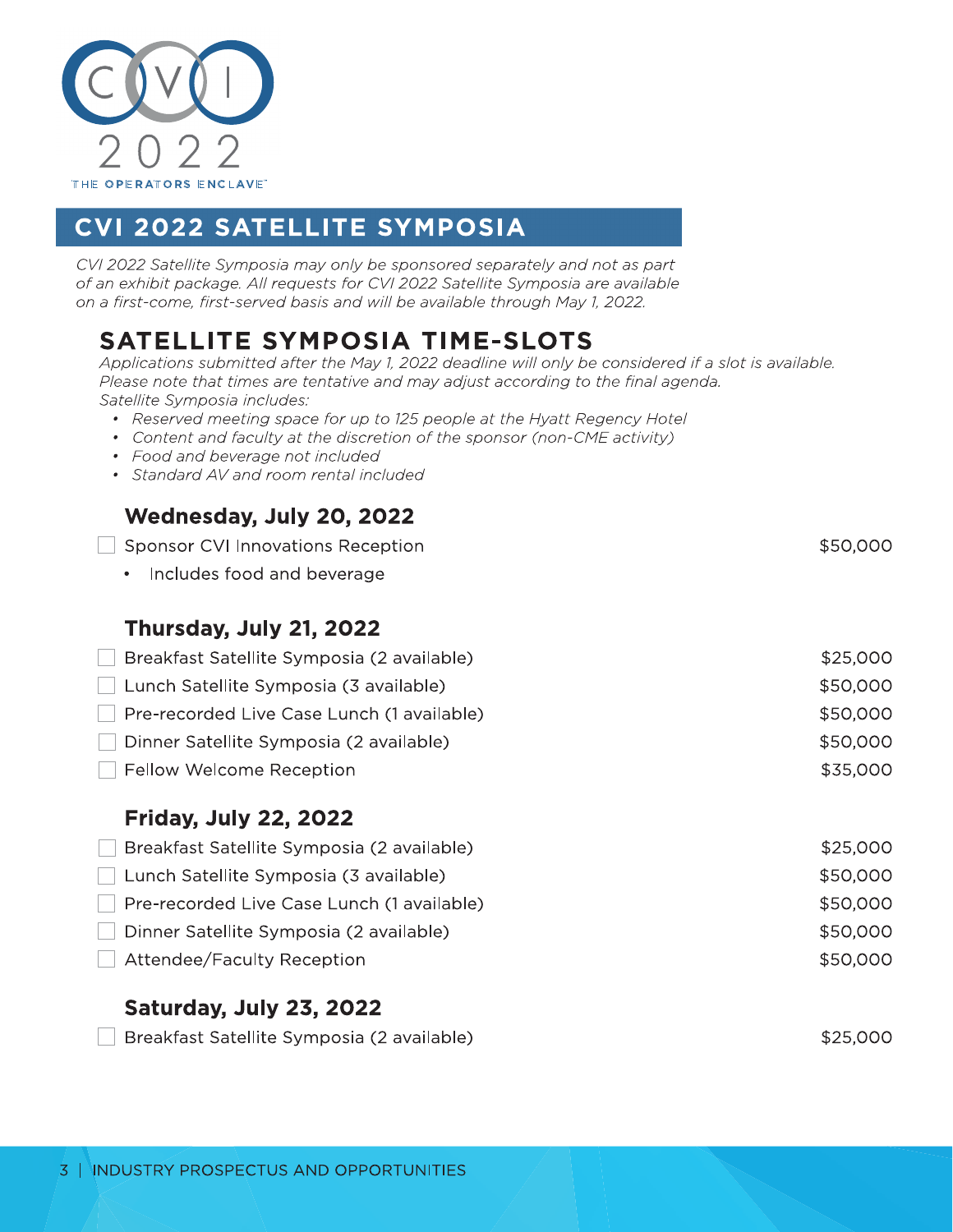# PROMOTIONAL OPPORTUNITIES

| Live Case Sponsorship Lunch Symposia<br>Sponsor a structural, peripheral, or interventional live case symposia during lunch at<br>CVI 2022. For international live cases, there is an additional \$10,000 charge. Site<br>selection, faculty selection and onsite streaming at the discretion of the the sponsor.                                  | \$100,000 |
|----------------------------------------------------------------------------------------------------------------------------------------------------------------------------------------------------------------------------------------------------------------------------------------------------------------------------------------------------|-----------|
| <b>Pre-recorded Live Case Sponsorship during Lunch Symposia</b><br>Sponsor a structural, peripheral, or interventional live case symposia during lunch at<br>CVI 2022. For international live cases, there is an additional \$10,000 charge.                                                                                                       | \$50,000  |
| <b>Training Course</b><br>Hold a training course during CVI 2022, standard AV and room rental included;<br>Content, Attendees and Faculty at the discretion of the sponsor; Reserved meeting<br>space for up to 50 people at the Hyatt Regency or designated hotel.                                                                                | \$50,000  |
| <b>Technology/Hospitality Suite</b><br>Host CVI 2022 faculty and attendees in your own private reserved space at the<br>Hyatt Regency for the duration of the meeting.                                                                                                                                                                             | \$35,000  |
| CVI 2022 Wi-fi Access Sponsorship (exclusive)<br>Keep CVI 2022 attendees connected with free Wi-Fi access throughout the<br>conference space with your brand and logo prominently displayed with each login.                                                                                                                                       | \$25,000  |
| <b>Faculty and Attendee Reception</b><br>Opportunity for representatives from your company to attend a sponsor reception<br>on Friday, July 22, 2022, where faculty and attendees will network on the latest<br>innovations occurring in coronary, peripheral, and structural heart disease.<br>1M sign, venue rental, food and beverage included. | \$50,000  |
| <b>Fellow Welcome Reception</b><br>Opportunity for your company to sponsor a Fellow welcome reception on Thursday,<br>July 21, 2022 from 5:00 to 6:30 PM, where Fellow attendees will network on the latest<br>innovations occurring in coronary, peripheral, and structural heart disease.<br>1M sign, venue rental, food and beverage included.  | \$35,000  |
| <b>Convention Center Display Boards</b><br>Prominently display your brand and products to CVI 2022 participants with 1 M sign<br>$(38" \times 87")$ display boards located in highly visible locations around the convention<br>center (not within meeting rooms).                                                                                 | \$5,000   |
| <b>Main Registration Display Boards</b><br>Display your brand and products to CVI 2022 attendees through 1 M sign (38" x 87")<br>boards located in the highly visible main registration area location.                                                                                                                                             | \$7,500   |
| <b>Faculty Lounge Display Boards</b><br>Display your brand and products to CVI 2022 faculty through 1 M sign (38" x 87")<br>boards located in the faculty lounge or speaker ready room.                                                                                                                                                            | \$7,500   |
| <b>Attendee Bag (exclusive)</b><br>Grab the attention of the CVI 2022 attendees by sponsoring and branding the<br>meeting bag presented on-site to registrants with meeting agenda and other relevant<br>program announcements.                                                                                                                    | \$7,500   |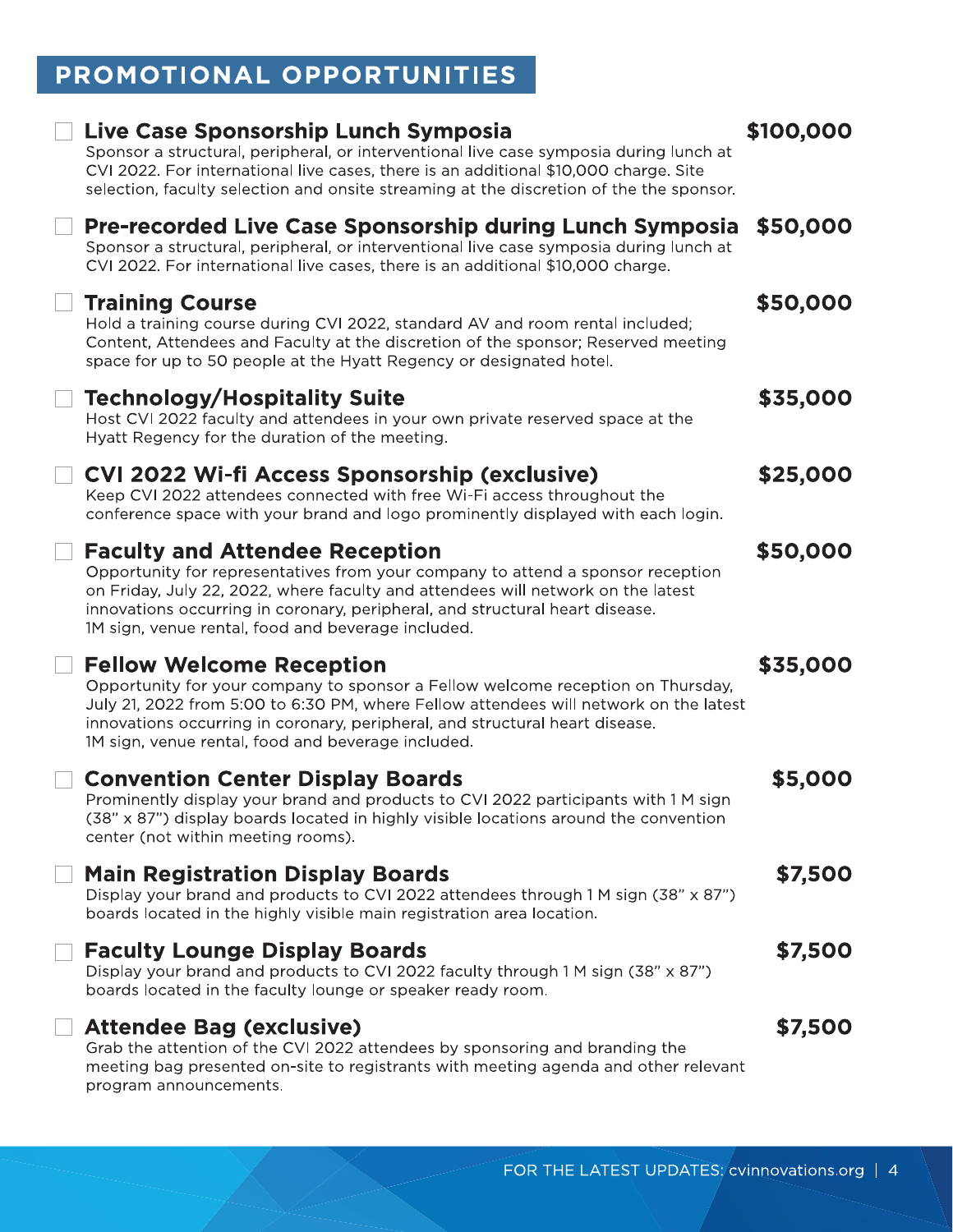# PROMOTIONAL OPPORTUNITIES CONT.

| PROMOTIONAL OPPORTUNITIES<br>CONT.                                                                                                                                                                                                                                     |               |
|------------------------------------------------------------------------------------------------------------------------------------------------------------------------------------------------------------------------------------------------------------------------|---------------|
| <b>Attendee Folder (exclusive)</b><br>Grab the attention of the CVI 2022 attendees by sponsoring and branding the meeting<br>folder presented on-site to registrants with meeting agenda and other relevant<br>program announcements.                                  | \$7,500       |
| <b>Customized Hotel Room Key Cards (exclusive)</b><br>Unlock doors to CVI 2022 attendee rooms by having your insignia, brand, or products<br>displayed on the hotel room key cards.                                                                                    | \$10,000      |
| <b>Program Advertising Inserts</b><br>Include a full page add in the CVI 2022 onsite program booklet.<br>Deadline for submission is May 1, 2022.                                                                                                                       | \$5,000       |
| <b>Meeting Badge Lanyards (exclusive)</b><br>Showcase your products, brand, or logo on the lanyards given to each participant for<br>the meeting badge.                                                                                                                | \$25,000      |
| <b>Email to CVI 2022 Attendees</b><br>Promote your symposia via electronic communication before and during<br>the conference.                                                                                                                                          | \$2,500/email |
| <b>Charging Station (2 available)</b><br>Showcase your company on a charging station with prime location in the center<br>of the exhibit area.                                                                                                                         | \$7,500       |
| <b>Meeting App Sponsorship (exclusive)</b><br>Showcase your company on the meeting app used to plan participation and<br>attendance by faculty and meeting registrants.                                                                                                | \$15,000      |
| <b>Guest Room Deliveries/Room Drop</b><br>Welcome CVI 2022 attendees with a branded note, gift or flyer from you delivered<br>directly to each of the guest rooms either day one or day two of the conference.<br>Materials to be distributed are subject to approval. | \$5,000       |
| <b>Key Wrap/Remote Control Sleeve</b><br>Welcome CVI 2022 attendees with a branded message on a key wrap or remote control<br>sleeve delivered directly to each of the guest rooms either day one or day two of the<br>conference. Content is subject to approval.     | \$5,000       |
| <b>Door Hangers</b><br>Welcome CVI 2022 attendees with a branded message on a door hanger delivered<br>directly to each of the guest rooms either day one or day two of the conference.<br>Content is subject to approval.                                             | \$5,000       |
| <b>Mobile App-Rotating Banner</b><br>Your branded banner will be featured in the mobile app with up to three rotating ads.                                                                                                                                             | \$3,500       |
| <b>Mobile App Push Notifications</b><br>Send push notifications in real time through our Mobile App                                                                                                                                                                    | \$1,200/push  |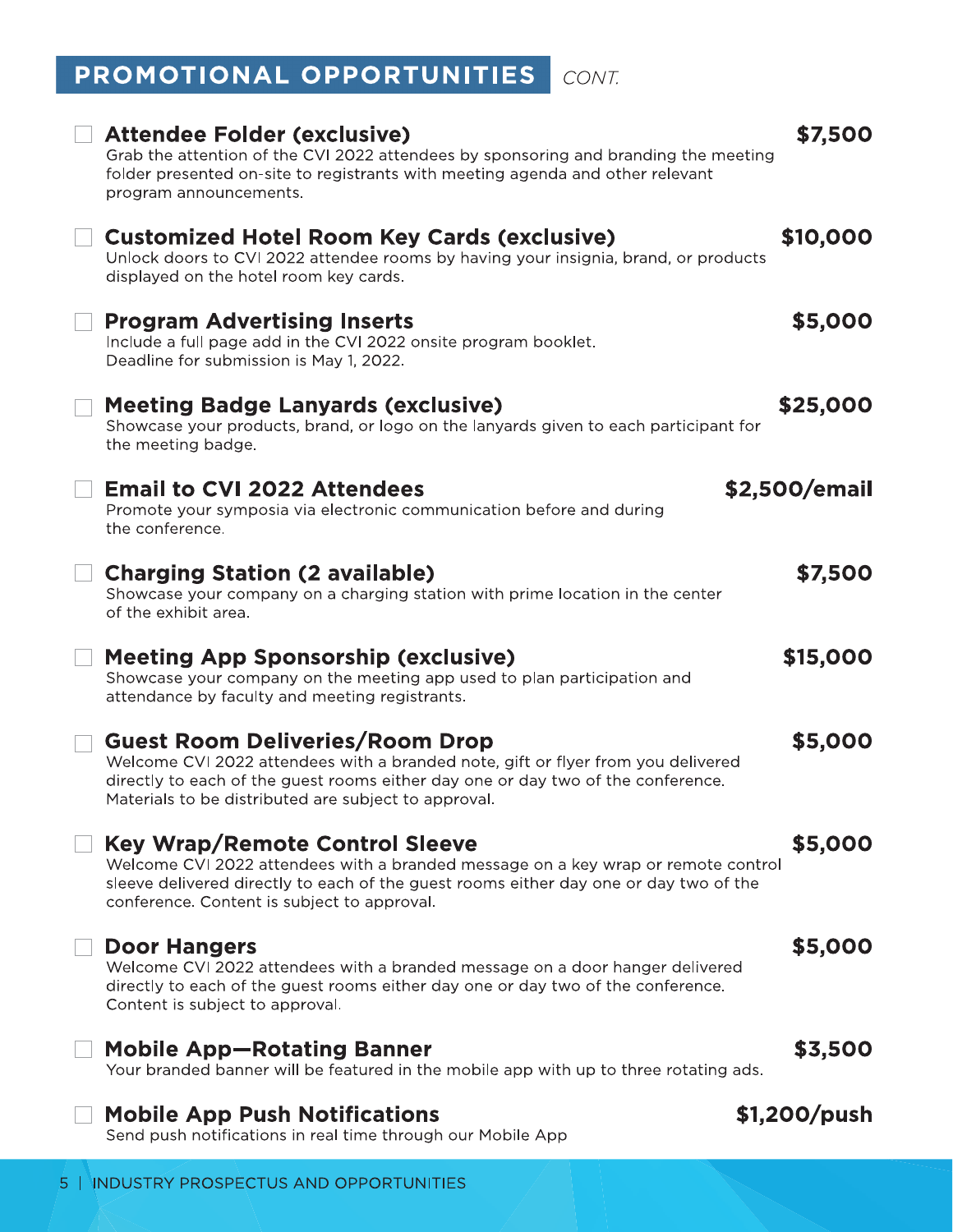#### PROMOTIONAL OPPORTUNITIES CONT.

#### **Hotel Dark Channels (2 available)**

Display your message on ALL CVI 2022 guest room TVs.

### **Sponsored Bottled Water**

Sponsored bottled waters with sponsor labels can be distributed inside meeting rooms or during banquet meal functions

### **Column Wraps/External Railing Banners**

Column wraps will face the Colorado Convention Center and the front drive of the Hyatt Regency. Use this highly visible space to highlight your message, promote your product, and drive traffic to your booth.

### **Elevator Static Clings**

2 banks of elevators available (4 doors) Place your company branded clings on the outside of the elevator doors located on the main educational and exhibit hall floor.

### **Escalator Static Clings**

Place your company branded clings on the glass sides of the escalator located on the main lobby, going up to the educational conference and exhibit hall floor.

#### **Floor Decals**

Place your company branded floor decals in the main exhibit area carpet. No adhesive is permitted.

#### **Window Statics**

The Hyatt Regency has several large pane windows where statics can be used for additional branding.

### **Revolving Door Window Static Clings**

The Hyatt Regency has four revolving doors with glass panels for additional branding. All static clings must be transparent with the ability to view through and may not obstruct any view. No adhesive is permitted. There are two doors with three panels each at the front entrance and two additional doors on the California Street side of the hotel with four panels each.

### **Acrylic Squares (3rd floor)**

Display your message on acrylic squares on the 3rd level. These are available on a first come, first served basis.

#### 14th Street (Above Altitude) Window Statics

up to 24 windows across, additional \$5,000 for 24 windows below The Hyatt Regency has several large frosted pane windows where statics can be used for additional branding.

#### **Faculty Lounge (exclusive)**

Sponsorship of CVI 2022 faculty lounge includes refreshments throughout the conference. Sponsorship is highlighted in the Final Program, directional signage, and signage outside the Lounge. \$10,000/bank

\$5,000/column

# \$15,000

### \$3,000/decal

### \$7,500

#### \$7,500/panel

#### \$7,500/panel

\$10,000

#### \$20,000

#### \$3,500

\$3,500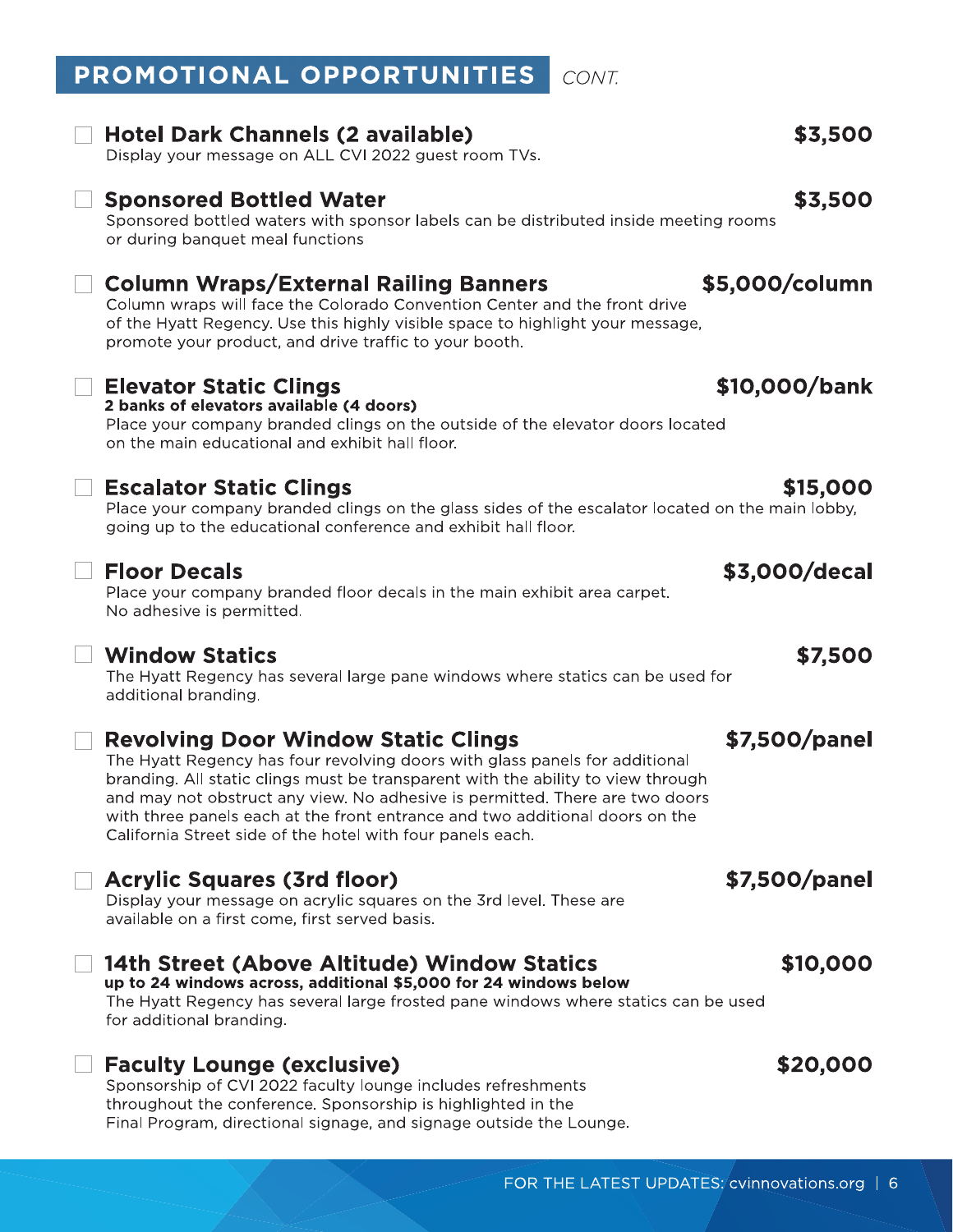

## **EXHIBIT BOOTH LAYOUT**



- $\odot$  = Diamond
- $(P)$  = Platinum
- $G =$  Gold
- $S =$  Silver
- $B =$  Enterprise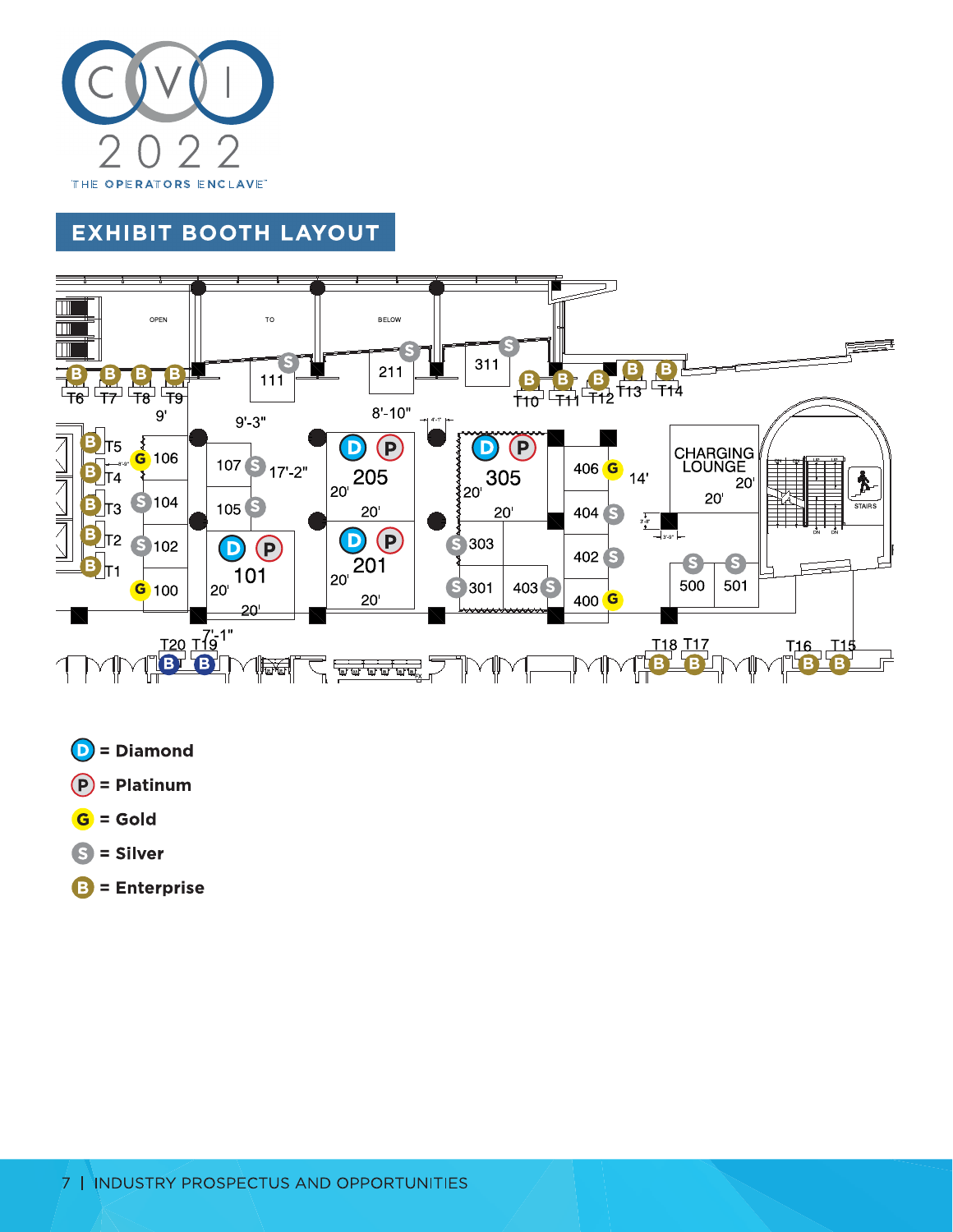

## **CONFIRMATION OF SUPPORT**

Confirmation of symposium slots must be received by May 1, 2022. Grants and in-kind support are independent and separate from exhibitor support, though they may be paid through a single financial transaction.

To confirm your exhibit or sponsorship, please complete the form and email it to Kelly Desatnik at kelly.desatnik@cvinnovations.org. Exhibits will be managed via our online exhibit portal. Confirmation of support must be received prior to the start of the CME activity.

Please see below for full Exhibitor Agreement Terms and Conditions of Use.

## PLEASE MAKE CHECKS PAYABLE TO:

Cardiovascular Innovations Foundation Tax ID #: 81-3064105 Please reference in memo field: CVI 2022 Exhibit/Sponsorship

### MAIL CHECKS AND COMPLETED FORMS TO:

Cardiovascular Innovations Foundation 44 Cook Street, Suite #100 Denver, CO 80206

#### **QUESTIONS?**

Please contact Kelly Desatnik kelly.desatnik@cvinnovations.org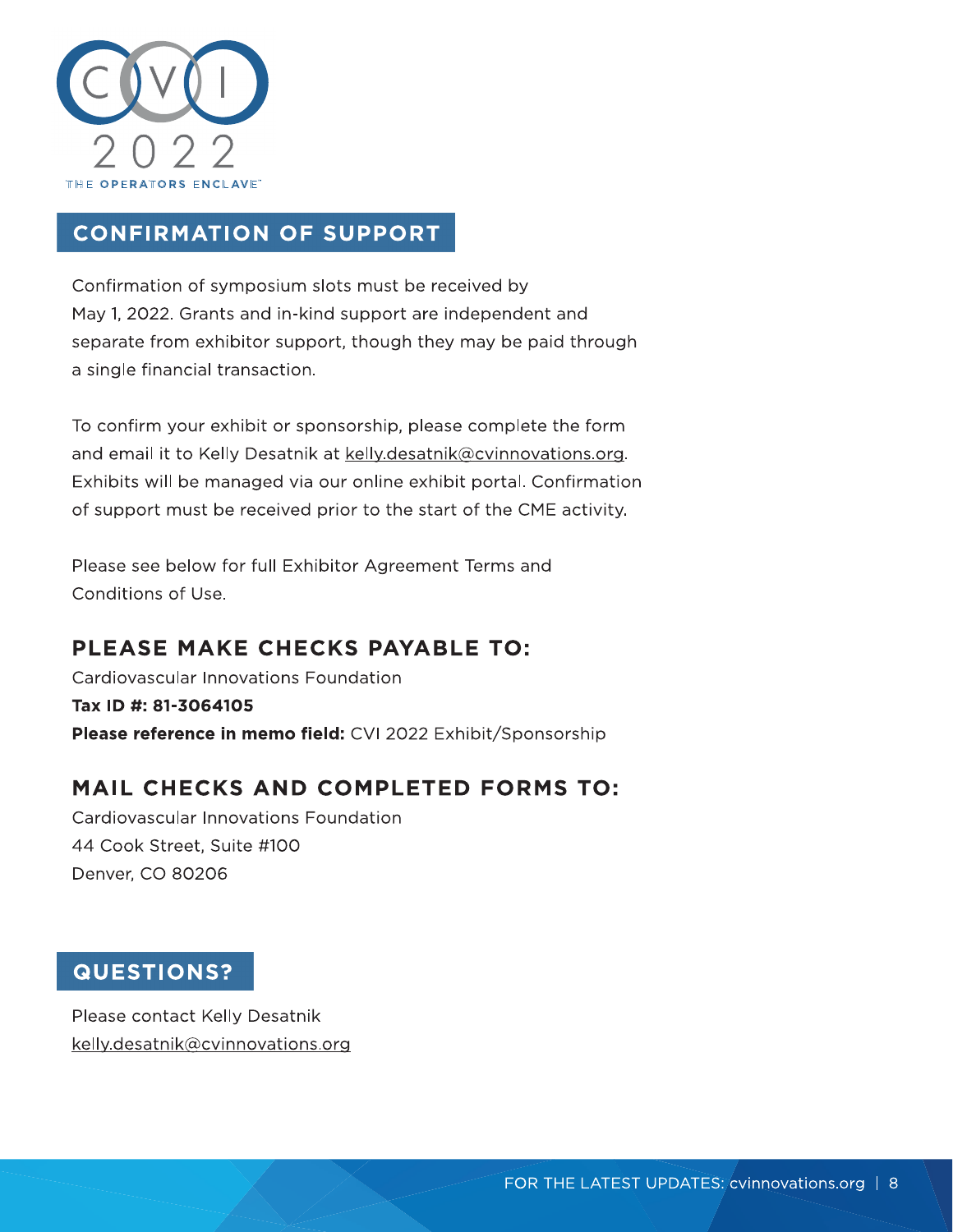

### **EXHIBIT/PROMOTIONAL CONFIRMATION FORM**

|               | <b>Meeting:</b> Cardiovascular Innovations 2022                             |
|---------------|-----------------------------------------------------------------------------|
|               | <b>Location:</b> The Hyatt Regency at Coloado Convention Center, Denver, CO |
| <b>Dates:</b> | July 21-23, 2022                                                            |

| <b>Company Name:</b>         |                          |
|------------------------------|--------------------------|
| <b>Headquarters Address:</b> |                          |
| <b>Headquarters Phone:</b>   | <b>Federal Tax I.D.:</b> |
| <b>Contact Name:</b>         | <b>Contact Phone:</b>    |

#### **Representative(s) Attending Exhibit:**

|          |                                                                                                                      |                  | Name: when the contract of the contract of the contract of the contract of the contract of the contract of the |                  |  |
|----------|----------------------------------------------------------------------------------------------------------------------|------------------|----------------------------------------------------------------------------------------------------------------|------------------|--|
| Address: | <u> 1980 - Jan Stein Stein Stein Stein Stein Stein Stein Stein Stein Stein Stein Stein Stein Stein Stein Stein S</u> |                  |                                                                                                                |                  |  |
| City:    |                                                                                                                      | State: Zip: Zip: |                                                                                                                | State: Zip: 2008 |  |
| Phone:   |                                                                                                                      |                  |                                                                                                                |                  |  |
| Email:   |                                                                                                                      |                  | Email:                                                                                                         |                  |  |

#### Exhibit set-up Information should be sent to: Materials to be displayed:

| Name:                   |                                                            |
|-------------------------|------------------------------------------------------------|
| Address:                |                                                            |
| City:<br>State:<br>Zip: | <u> 1980 - Jan Barbara Santa Barbara, maska kardinal (</u> |
| Phone:                  |                                                            |
| Email:                  |                                                            |

#### Preferred Booth Number: \_\_\_\_\_\_\_\_\_\_\_\_\_\_\_

(See pg. 7)